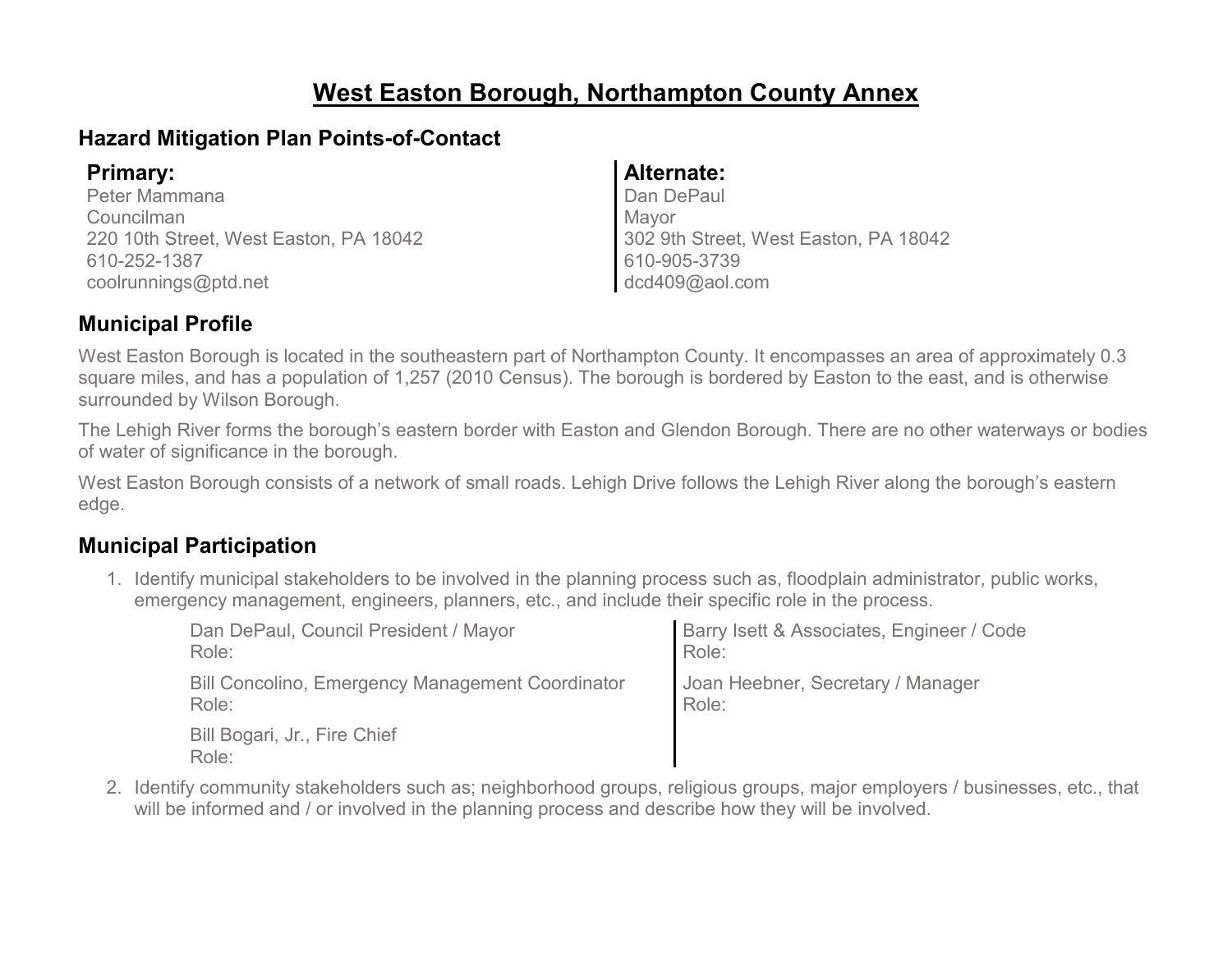#### **Municipal Participation –** *continued*

3. Describe how the public **will be engaged** in the current planning process examples, newsletters, social media, etc., **and how they were engaged** since the 2013 Hazard Mitigation Plan.

**Newsletters** Facebook Borough website

### **Compliance with the National Flood Insurance Program (NFIP)**

| <b>Topic</b>                                                                                                                                      | Identify source of information, if<br>different from the one listed.  | <b>Additional Comments</b>                                   |
|---------------------------------------------------------------------------------------------------------------------------------------------------|-----------------------------------------------------------------------|--------------------------------------------------------------|
| <b>1. Staff Resources</b>                                                                                                                         |                                                                       |                                                              |
| Is the Community Floodplain Administrator (FPA) or NFIP Coordinator certified?                                                                    | <b>Community FPA</b>                                                  | Zoning                                                       |
| Is floodplain management an auxiliary function?                                                                                                   | <b>Community FPA</b>                                                  | Yes                                                          |
| Provide an explanation of NFIP administration services (e.g., permit review, GGIS,<br>education or outreach, inspections, engineering capability) | <b>Community FPA</b>                                                  | Barry Isett & Associates, 3rd party                          |
| What are the barriers to running an effective NFIP program in the community, if any?                                                              | <b>Community FPA</b>                                                  | N/A                                                          |
| 2. Compliance History                                                                                                                             |                                                                       |                                                              |
| Is the community in good standing with the NFIP?                                                                                                  | State NFIP Coordinator, FEMA NFIP<br>Specialist, or community records |                                                              |
| Are there any outstanding compliance issues (i.e., current violations)?                                                                           |                                                                       | <b>No</b>                                                    |
| When was the most recent Community Assistance Visits (CAV) or Community<br><b>Assistance Contact (CAC)?</b>                                       |                                                                       | っ                                                            |
| Is a CAV or CAC scheduled or needed?                                                                                                              |                                                                       | ?                                                            |
| 3. Regulation                                                                                                                                     |                                                                       |                                                              |
| When did the community enter the NFIP?                                                                                                            | <b>NFIP Community Status Book</b>                                     |                                                              |
| Are the Flood Insurance Rate Maps (FIRMs) digital or paper?<br>How are residents assisted with mapping?                                           | <b>Community FPA</b>                                                  | Paper maps (2014) refer to FEMA<br>website                   |
| Do floodplain regulations meet or exceed FEMA or State minimum requirements?<br>If so, in what ways?                                              | <b>Community FPA</b>                                                  | <b>Meets</b>                                                 |
| Describe the permitting process                                                                                                                   | Community FPA, State, FEMA NFIP                                       | Turn over to our code inspector,<br>Barry Isett & Associates |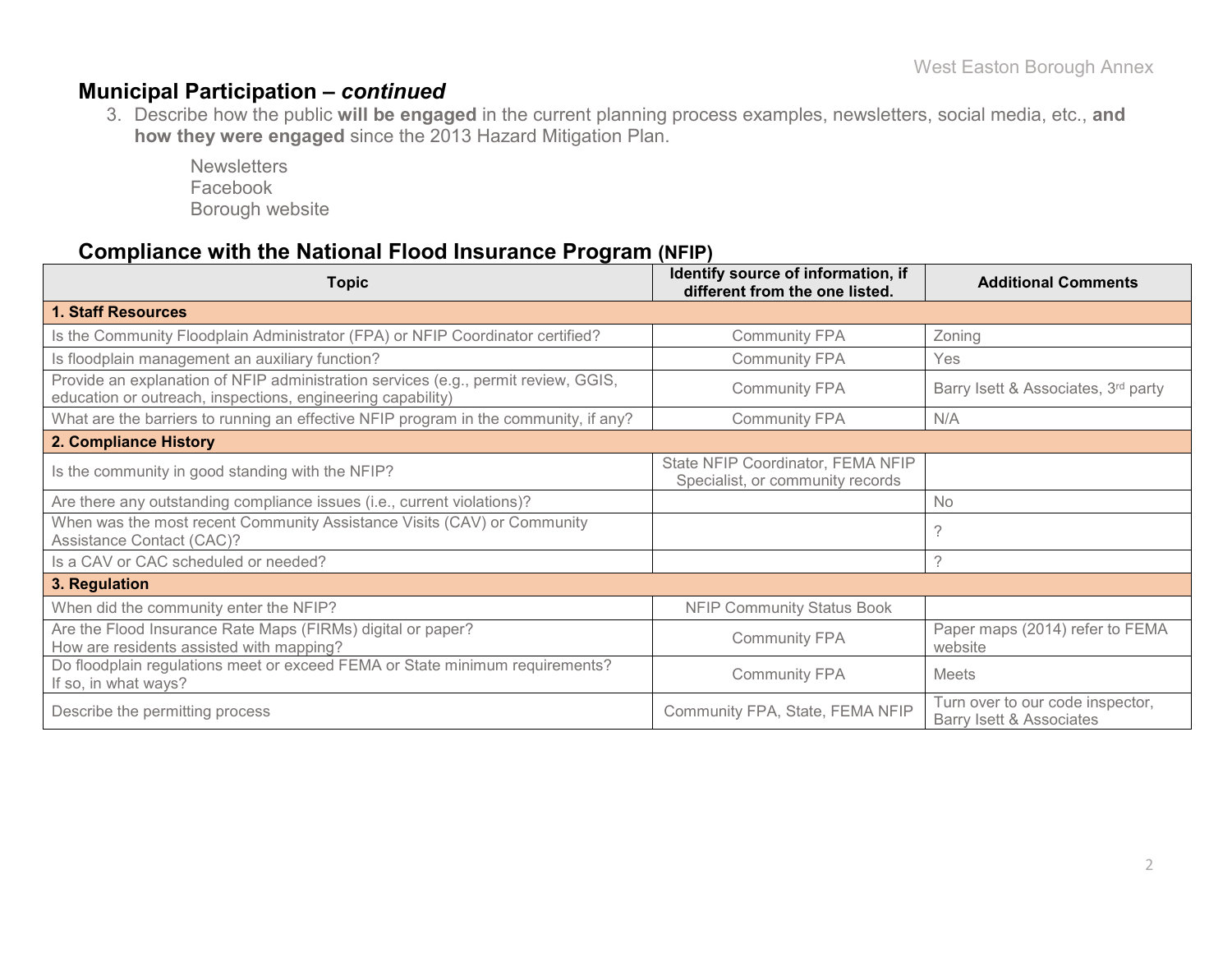West Easton Borough Annex

#### **Compliance with the National Flood Insurance Program (NFIP) –** *continued*

| <b>Topic</b>                                                                                                                                     | Identify source of information, if<br>different from the one listed.     | <b>Additional Comments</b> |
|--------------------------------------------------------------------------------------------------------------------------------------------------|--------------------------------------------------------------------------|----------------------------|
| <b>4. Insurance Summary</b>                                                                                                                      |                                                                          |                            |
| How many NFIP policies are in the community?<br>What is the total premium and coverage?                                                          | State NFIP Coordinator or<br><b>FEMA NFIP Specialist</b>                 |                            |
| How many claims have been paid in the community? What is the total amount of<br>paid claims? How many substantial damage claims have there been? | FEMA NFIP or<br><b>Insurance Specialist</b>                              |                            |
| How many structures are exposed to flood risk within the community?                                                                              | <b>Community FPA or GIS Analyst</b>                                      |                            |
| Describe any areas of flood risk with limited NFIP policy coverage                                                                               | Community FPA or<br><b>FEMA Insurance Specialist</b>                     |                            |
| 5. Community Rating System (CRS)                                                                                                                 |                                                                          |                            |
| Does the community participate in CRS?                                                                                                           | Community FPA, State, or FEMA NFIP                                       | No                         |
| If so, what is the community's CRS Class Ranking?                                                                                                | Flood Insurance Manual<br>(http://www.fema.gov/floodinsurancemanual.gov) |                            |
| What categories and activities provide CRS points and how can the Class be<br>improved?                                                          |                                                                          |                            |
| Does the plan include CRS planning requirements?                                                                                                 | Community FPA, FEMA CRS<br>Coordinator, or ISO representative            |                            |

### **Community Assets**

Community assets are defined to include anything that is important to the character as well as the function of a community, and can be described in four categories, they are; people, economy, natural environment and built environment. Please identify the community assets and location under each category.

- **1. People**
	- Concentrations of vulnerable populations such as the elderly, physically or mentally disabled, non-English speaking, and the medically or chemically dependent.

DUI Center (Rehabilitation Center – Northampton County)

 Types of visiting populations where large numbers of people are concentrated such as visitors for special events and students.

N/A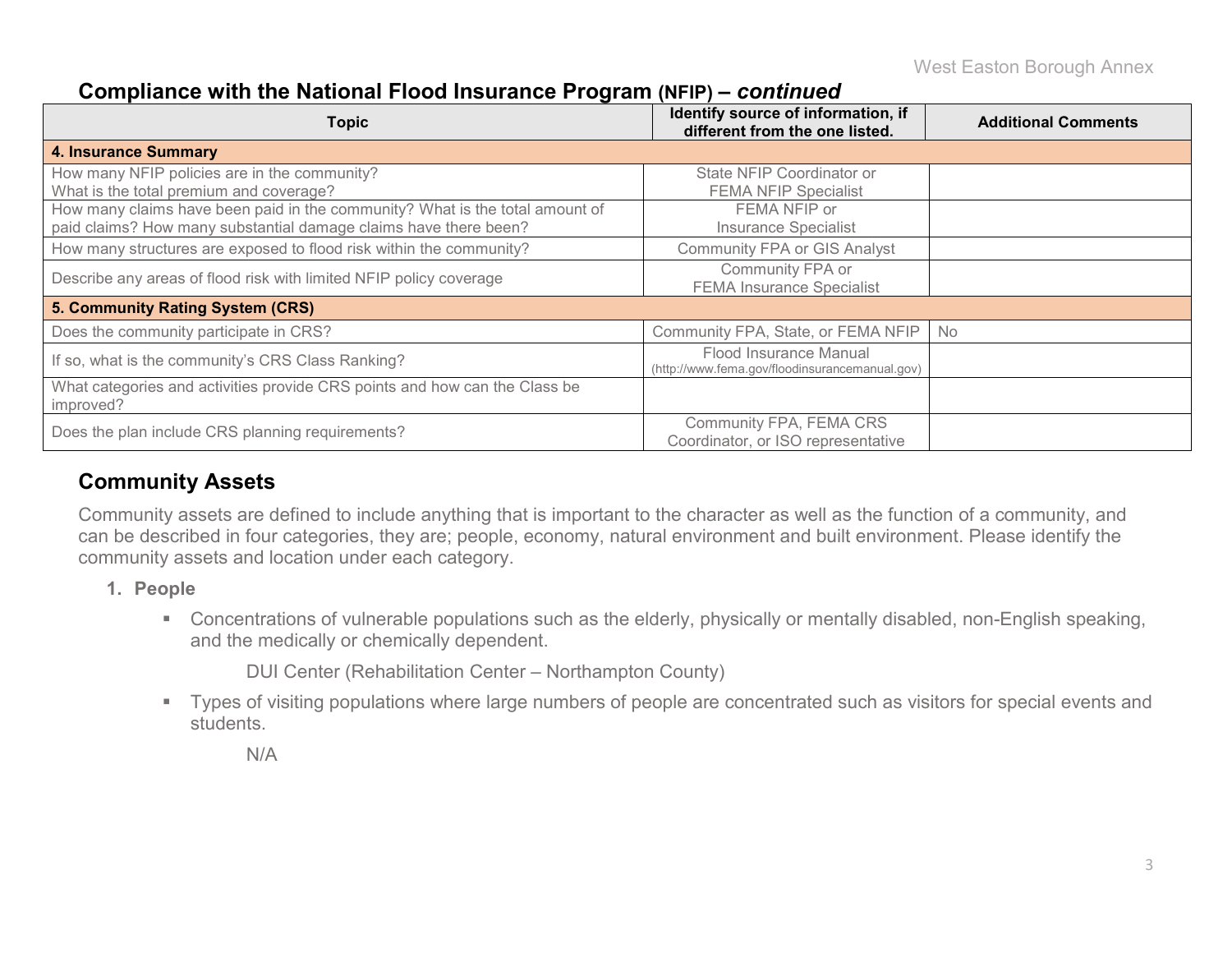#### **Community Assets –** *continued*

#### **2. Economy**

Major employers, primary economic sectors such as agriculture and commercial centers where losses would have a severe impact on the community.

Adamson Street businesses

#### **3. Natural Environment**

Those areas / features that can provide protective functions that reduce the magnitude of hazard events such as, wetlands or riparian areas, and other environmental features important to protect.

#### **4. Built Environment**

- Existing structures such as, concentrations of buildings that may be more vulnerable to hazards based on location, age, construction type and / or condition of use.
- **Infrastructure systems such as water and wastewater facilities, power utilities, transportation systems,** communication systems, energy pipelines and storage.
- High potential loss facilities such as, dams, locations that house hazardous materials, military and / or civilian defense installations.
- Critical facilities such as, hospitals, medical facilities, police and fires stations, emergency operations centers, shelters, schools and airports / heliports.
- Cultural / historical resources such as, museums, parks, stadiums, etc.

Spring House Stage Coach Apartments Main Street Property – home from 1700's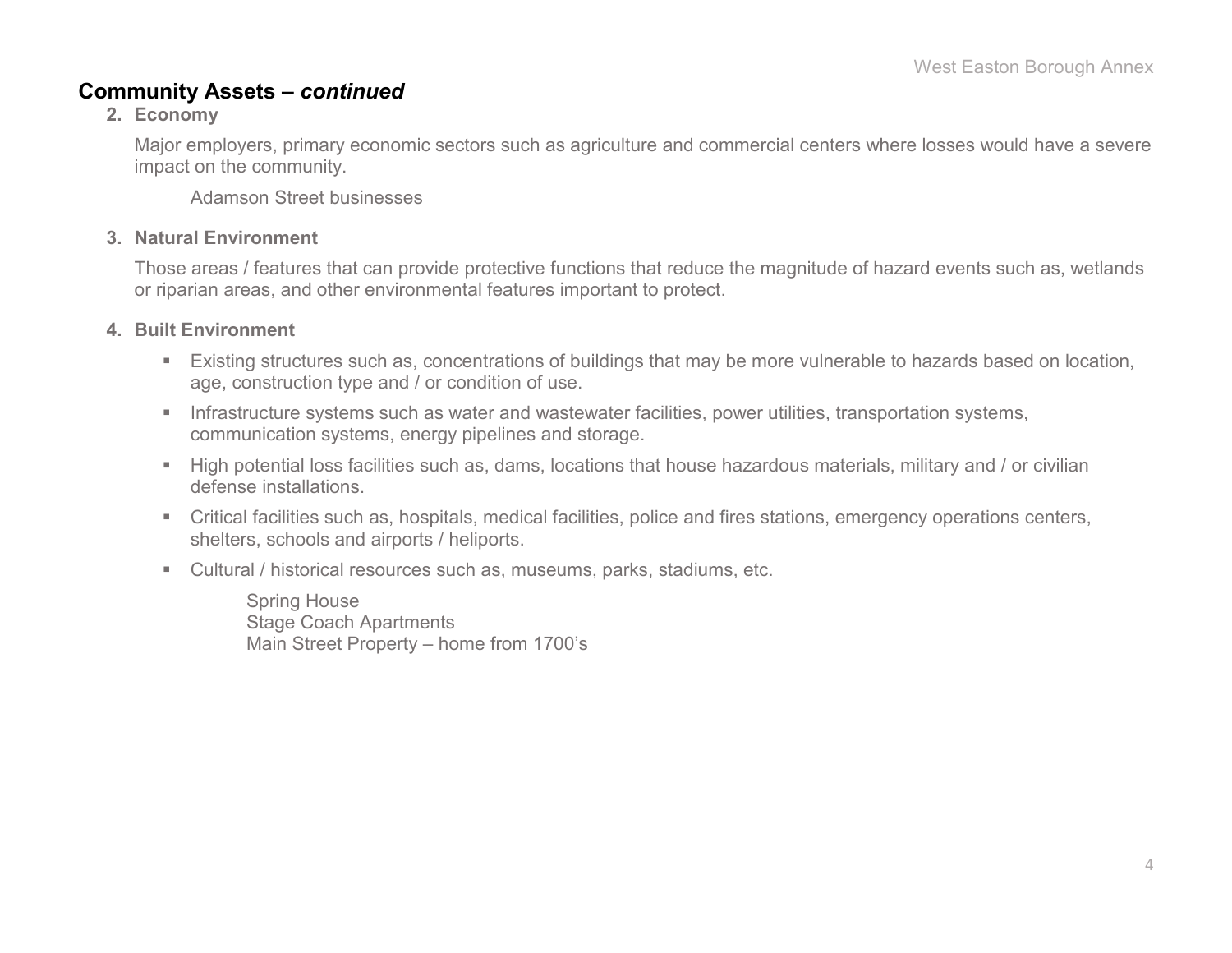# **Capability Assessment**

|                 |                                                                 |                      | <b>Status</b>                                         |                      |                                                     | <b>Effect on</b><br><b>Hazard Loss</b>                 |                                                               | Has the 2013                                                                                            | How can                                                                    |                                      |
|-----------------|-----------------------------------------------------------------|----------------------|-------------------------------------------------------|----------------------|-----------------------------------------------------|--------------------------------------------------------|---------------------------------------------------------------|---------------------------------------------------------------------------------------------------------|----------------------------------------------------------------------------|--------------------------------------|
| Capability      | <b>Regulatory</b><br>$\checkmark$ Tools<br><b>Programs</b><br>✓ | Place<br>$\subseteq$ | <b>Date</b><br><b>Adopted</b><br>or<br><b>Updated</b> | Development<br>Under | Department /<br><b>Agency</b><br><b>Responsible</b> | <b>Reduction:</b><br>-Supports<br>-Neutral<br>-Hinders | <b>Change since</b><br>2013 Plan?<br>+ Positive<br>- Negative | <b>Plan been</b><br>integrated<br>into the<br><b>Regulatory</b><br><b>Tool/Program</b><br>? If so, how? | these<br>capabilities<br>be expanded<br>and improved<br>to reduce<br>risk? | <b>Additional</b><br><b>Comments</b> |
|                 | Comprehensive Plan                                              |                      |                                                       | $\times$             |                                                     |                                                        |                                                               |                                                                                                         |                                                                            |                                      |
|                 | Capital Improvement Plan                                        |                      |                                                       | $\times$             |                                                     |                                                        |                                                               |                                                                                                         |                                                                            |                                      |
|                 | Economic Development Plan                                       |                      |                                                       | $\times$             |                                                     |                                                        |                                                               |                                                                                                         |                                                                            |                                      |
|                 | <b>Continuity of Operations Plan</b>                            |                      |                                                       | $\times$             |                                                     |                                                        |                                                               |                                                                                                         |                                                                            |                                      |
|                 | Stormwater Management Plan /<br>Ordinance                       | $\times$             | 1/2016                                                |                      | Council                                             | $\mathsf S$                                            | $+$                                                           | No                                                                                                      |                                                                            |                                      |
|                 | Open Space Management Plan<br>(or Parks/Rec., Greenways Plan)   | $\chi$               | 1/2016                                                |                      | Council                                             | S                                                      | $+$                                                           | <b>No</b>                                                                                               |                                                                            |                                      |
|                 | <b>Natural Resource Protection Plan</b>                         |                      |                                                       | $\times$             |                                                     |                                                        |                                                               |                                                                                                         |                                                                            |                                      |
| Regulatory      | <b>Transportation Plan</b>                                      |                      |                                                       | $\times$             |                                                     |                                                        |                                                               |                                                                                                         |                                                                            |                                      |
|                 | <b>Historic Preservation Plan</b>                               |                      |                                                       | $\times$             |                                                     |                                                        |                                                               |                                                                                                         |                                                                            |                                      |
|                 | Floodplain Management Plan                                      |                      |                                                       | $\times$             |                                                     |                                                        |                                                               |                                                                                                         |                                                                            |                                      |
| ×               | <b>Farmland Preservation</b>                                    |                      |                                                       | $\mathsf X$          |                                                     |                                                        |                                                               |                                                                                                         |                                                                            |                                      |
|                 | <b>Evacuation Plan</b>                                          |                      |                                                       | $\times$             |                                                     |                                                        |                                                               |                                                                                                         |                                                                            |                                      |
| <b>Planning</b> | Disaster Recovery Plan                                          |                      |                                                       | $\times$             |                                                     |                                                        |                                                               |                                                                                                         |                                                                            |                                      |
| $\div$          | <b>Hazard Mitigation Plan</b>                                   | $\times$             | 11/2018                                               | $\times$             |                                                     |                                                        |                                                               | N/A                                                                                                     |                                                                            |                                      |
|                 | <b>Emergency Operations Plan</b>                                |                      | 8/2011                                                | $\times$             |                                                     |                                                        |                                                               |                                                                                                         |                                                                            |                                      |
|                 | <b>Zoning Regulations</b>                                       | $\times$             | 12/1992                                               |                      | Council                                             | S                                                      | $+$                                                           | <b>No</b>                                                                                               |                                                                            |                                      |
|                 | <b>Floodplain Regulations</b>                                   | X                    | 12/1992                                               |                      | Council                                             | S                                                      | $+$                                                           | <b>No</b>                                                                                               |                                                                            |                                      |
|                 | <b>NFIP Participation</b>                                       |                      |                                                       |                      |                                                     |                                                        |                                                               |                                                                                                         |                                                                            |                                      |
|                 | <b>Building Code</b>                                            | $\chi$               |                                                       |                      |                                                     |                                                        |                                                               |                                                                                                         |                                                                            |                                      |
|                 | Fire Code                                                       | $\times$             |                                                       |                      |                                                     |                                                        |                                                               |                                                                                                         |                                                                            |                                      |
|                 | Other                                                           |                      |                                                       |                      |                                                     |                                                        |                                                               |                                                                                                         |                                                                            |                                      |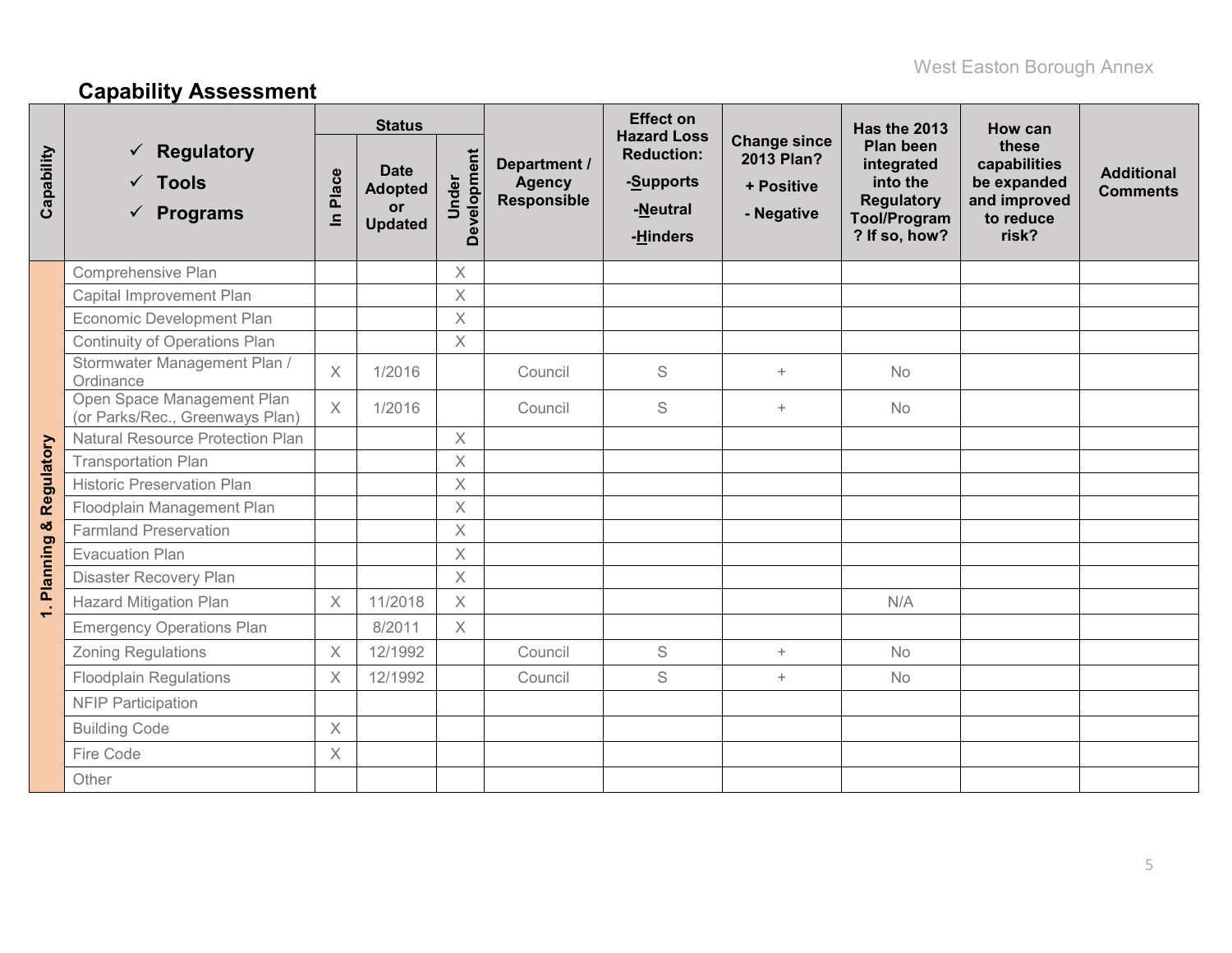# **Capability Assessment –** *continued*

| Capability           | $\checkmark$ Staff<br><b>Personnel</b><br><b>Resources</b><br>$\checkmark$                                                       | <b>Yes</b>                              | <b>No</b> | Department /<br><b>Agency</b>             | Change<br><b>since 2013</b><br>Plan?<br>+ Positive<br>- Negative | How can these<br>capabilities be<br>expanded and<br>improved to<br>reduce risk? | <b>Additional</b><br><b>Comments</b> |
|----------------------|----------------------------------------------------------------------------------------------------------------------------------|-----------------------------------------|-----------|-------------------------------------------|------------------------------------------------------------------|---------------------------------------------------------------------------------|--------------------------------------|
|                      | Planners (with land use / land development knowledge)                                                                            |                                         | $\times$  |                                           |                                                                  |                                                                                 |                                      |
|                      | Planners or engineers (with natural and / or human-caused hazards<br>knowledge)                                                  | $\times$                                |           | Engineer (Barry<br>Isett &<br>Associates) |                                                                  |                                                                                 |                                      |
|                      | Engineers or professionals trained in building and / or infrastructure<br>construction practices (including building inspectors) | $\times$                                |           | Barry Isett &<br>Associates               |                                                                  |                                                                                 |                                      |
| Technology           | <b>Emergency Manager</b>                                                                                                         |                                         | X         | Emergency<br>Management<br>Coordinator    |                                                                  |                                                                                 |                                      |
| ×ŏ<br>Administrative | Floodplain administrator / manager                                                                                               |                                         | X         | Emergency<br>Management<br>Coordinator    |                                                                  |                                                                                 |                                      |
|                      | Land surveyors                                                                                                                   |                                         | $\times$  | Barry Isett &<br>Associates               |                                                                  |                                                                                 |                                      |
|                      | Staff familiar with the hazards of the community                                                                                 | X                                       |           | Council                                   |                                                                  |                                                                                 |                                      |
| $\dot{\mathbf{v}}$   | Personnel skilled in Geographical Information Systems (GIS) and / or<br>FEMA's HAZUS program                                     |                                         | $\times$  |                                           |                                                                  |                                                                                 |                                      |
|                      | Grant writers or fiscal staff to handle large / complex grants                                                                   | Barry Isett &<br>$\times$<br>Associates |           |                                           |                                                                  |                                                                                 |                                      |
|                      | Other                                                                                                                            |                                         |           |                                           |                                                                  |                                                                                 |                                      |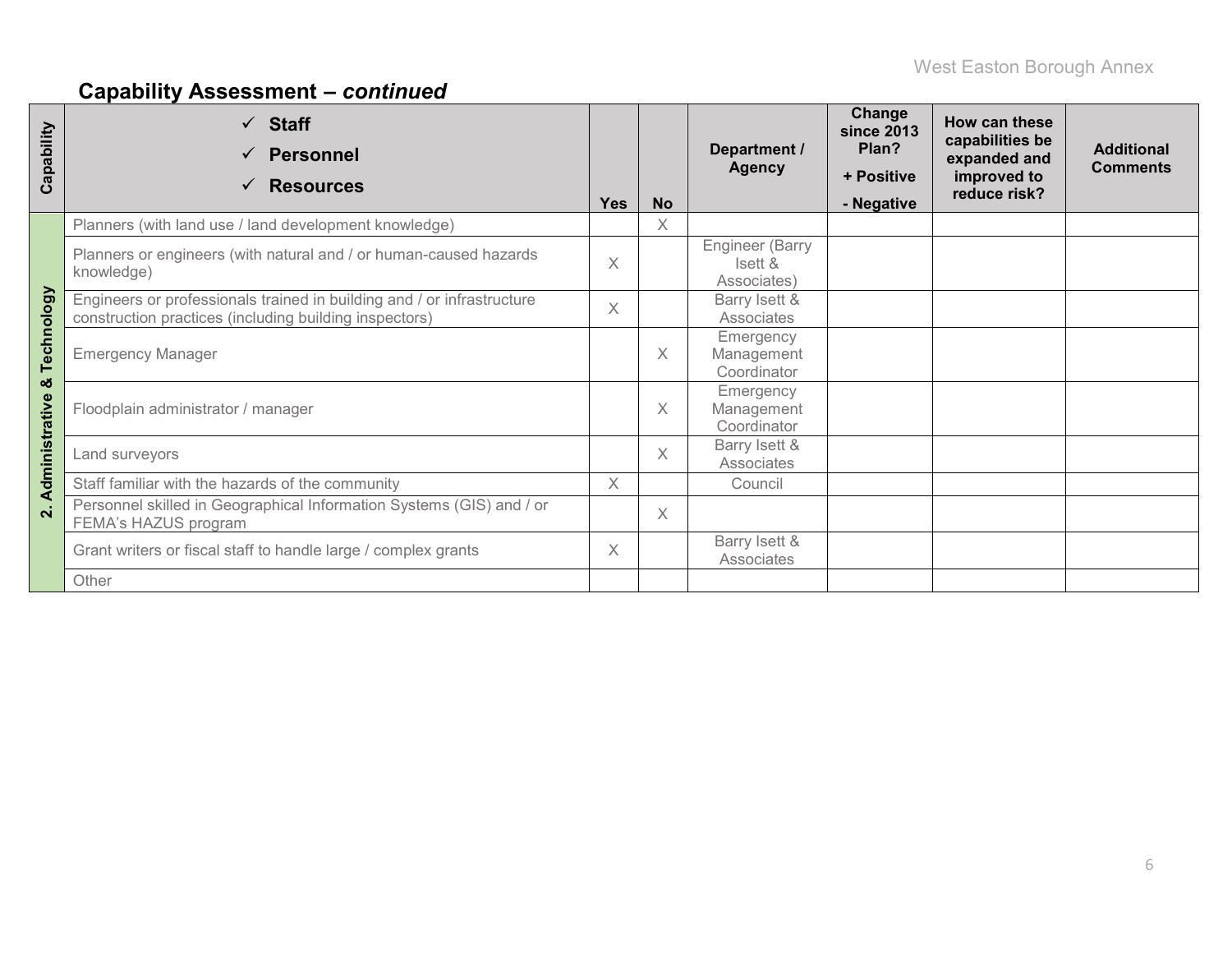# **Capability Assessment –** *continued*

| Capability                        |                                                         | <b>Yes</b> | <b>No</b> | Department /<br><b>Agency</b> | <b>Change since</b><br>2013 Plan?<br>+ Positive<br>- Negative | How can these<br>capabilities be<br>expanded and<br>improved to<br>reduce risk? | <b>Additional</b><br><b>Comments</b> |
|-----------------------------------|---------------------------------------------------------|------------|-----------|-------------------------------|---------------------------------------------------------------|---------------------------------------------------------------------------------|--------------------------------------|
|                                   | Capital improvement programming                         | X.         |           | Council                       | No.                                                           |                                                                                 |                                      |
| <b>SD</b>                         | <b>Community Development Block Grants (CDBG)</b>        | X.         |           | Council                       | <b>No</b>                                                     |                                                                                 |                                      |
| $\epsilon$<br>Б                   | Special purposes taxes                                  |            | Χ         |                               |                                                               |                                                                                 |                                      |
| $\Omega$<br>$\boldsymbol{\omega}$ | Gas / Electricity utility fees                          |            | X         |                               |                                                               |                                                                                 |                                      |
| <u>လို</u>                        | Water / Sewer fees                                      | X.         |           | <b>Staff</b>                  | <b>No</b>                                                     |                                                                                 |                                      |
| Cial                              | Stormwater utility fees                                 |            | X         |                               |                                                               |                                                                                 |                                      |
| ā                                 | Development impact fees                                 |            | X         |                               |                                                               |                                                                                 |                                      |
| Ĕ                                 | General obligation, revenue, and / or special tax bonds |            | X         |                               |                                                               |                                                                                 |                                      |
| က                                 | Partnering arrangements or intergovernmental agreements |            | $\times$  |                               |                                                               |                                                                                 |                                      |
|                                   | Other                                                   |            |           |                               |                                                               |                                                                                 |                                      |

| Capability    | Program<br>$\checkmark$<br>Organization                                                                                                                           | <b>Yes</b> | <b>No</b> | Department /<br><b>Agency</b> | <b>Change since</b><br>2013 Plan?<br>+ Positive<br>- Negative | How can these<br>capabilities be<br>expanded and<br>improved to<br>reduce risk? | <b>Additional</b><br><b>Comments</b> |
|---------------|-------------------------------------------------------------------------------------------------------------------------------------------------------------------|------------|-----------|-------------------------------|---------------------------------------------------------------|---------------------------------------------------------------------------------|--------------------------------------|
|               | <b>Firewise Communities Certification</b>                                                                                                                         |            | X         |                               |                                                               |                                                                                 |                                      |
|               | <b>StormReady Certification</b>                                                                                                                                   |            | X         |                               |                                                               |                                                                                 |                                      |
|               | Natural disaster or safety-related school programs                                                                                                                |            | Χ         |                               |                                                               |                                                                                 |                                      |
| Outreach<br>ಯ | Ongoing public education or information programs such as,<br>responsible water use, fire safety, household preparedness, and<br>environmental education.          | $\times$   |           | Fire Company                  | <b>No</b>                                                     |                                                                                 |                                      |
| Education     | Public-private partnership initiatives addressing disaster related<br>issues.                                                                                     |            | X         |                               |                                                               |                                                                                 |                                      |
| ₹             | Local citizen groups or non-profit organizations focused on<br>environmental protection, emergency preparedness, access and<br>functional needs populations, etc. |            | X         |                               |                                                               |                                                                                 |                                      |
|               | Other                                                                                                                                                             |            |           |                               |                                                               |                                                                                 |                                      |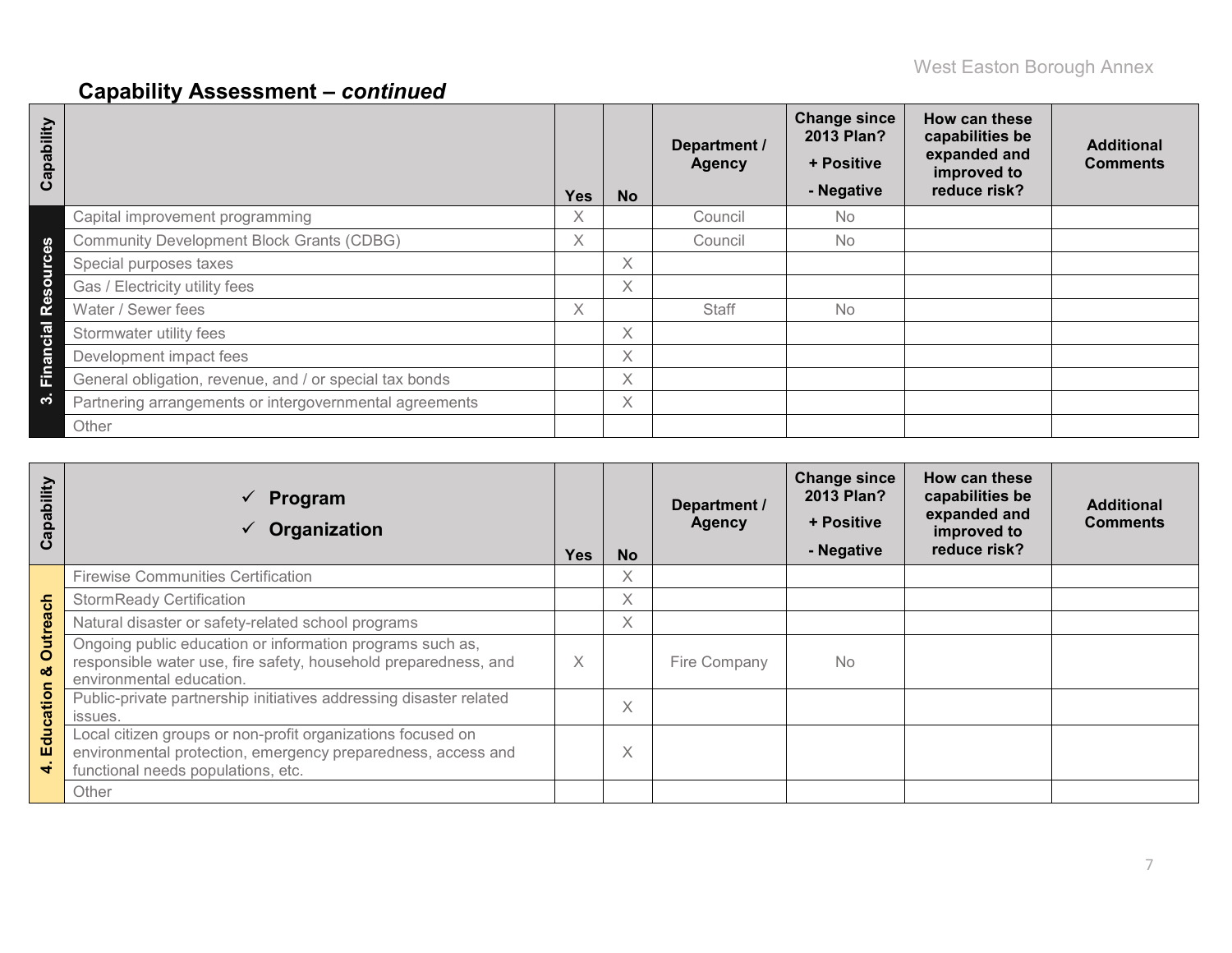### **Capability Assessment –** *continued*

| E<br>هَ           |                               |         | <b>Degree of Capability</b> |      | <b>Change since the 2013 Hazard</b><br><b>Mitigation Plan?</b> | <b>Additional Comments</b> |  |  |
|-------------------|-------------------------------|---------|-----------------------------|------|----------------------------------------------------------------|----------------------------|--|--|
| <u>թզ</u><br>ပိ   |                               | Limited | <b>Moderate</b>             | High | If so, how?                                                    |                            |  |  |
|                   | Planning and Regulatory       |         | Χ                           |      | <b>No</b>                                                      |                            |  |  |
| Self –<br>essment | Administrative and Technical  |         | Χ                           |      | <b>No</b>                                                      |                            |  |  |
| <u>ທີ່ 8</u>      | Financial                     |         | X                           |      | No                                                             |                            |  |  |
| ⋖                 | <b>Education and Outreach</b> |         | Χ                           |      | <b>No</b>                                                      |                            |  |  |

## **Known or Anticipated Future Development / Redevelopment**

| Development /<br><b>Property Name</b> | <b>Type of Development</b> | <b>Number of Structures</b> | <b>Location</b>      | <b>Known Hazard Zone</b> | <b>Description / Status</b> |
|---------------------------------------|----------------------------|-----------------------------|----------------------|--------------------------|-----------------------------|
| Laurel Hills                          | Residential                | Approx. 30                  | <b>Palmer Street</b> | ___________              | No work has begun           |

## **Natural & Non-Natural Event History Specific to West Easton Borough**

| <b>Type of Event and Date(s)</b>        | <b>FEMA Disaster #</b><br>(if applicable) | Local Damage(s) or Loss(es)                                                |
|-----------------------------------------|-------------------------------------------|----------------------------------------------------------------------------|
| Winter Storm Jonas - 1/2016             | DR-4267-PA                                | Snow removal contractor brought in to help.                                |
| Pennsylvania COVID-19 Pandemic - 1/2020 | DR-4506-PA                                | Emergency Protective measures to combat COVID-19 Pandemic.                 |
| <b>Remnants of Hurricane Ida</b>        | <b>DR-4618-PA</b>                         | Assistance to eligible individuals and families affected by this disaster. |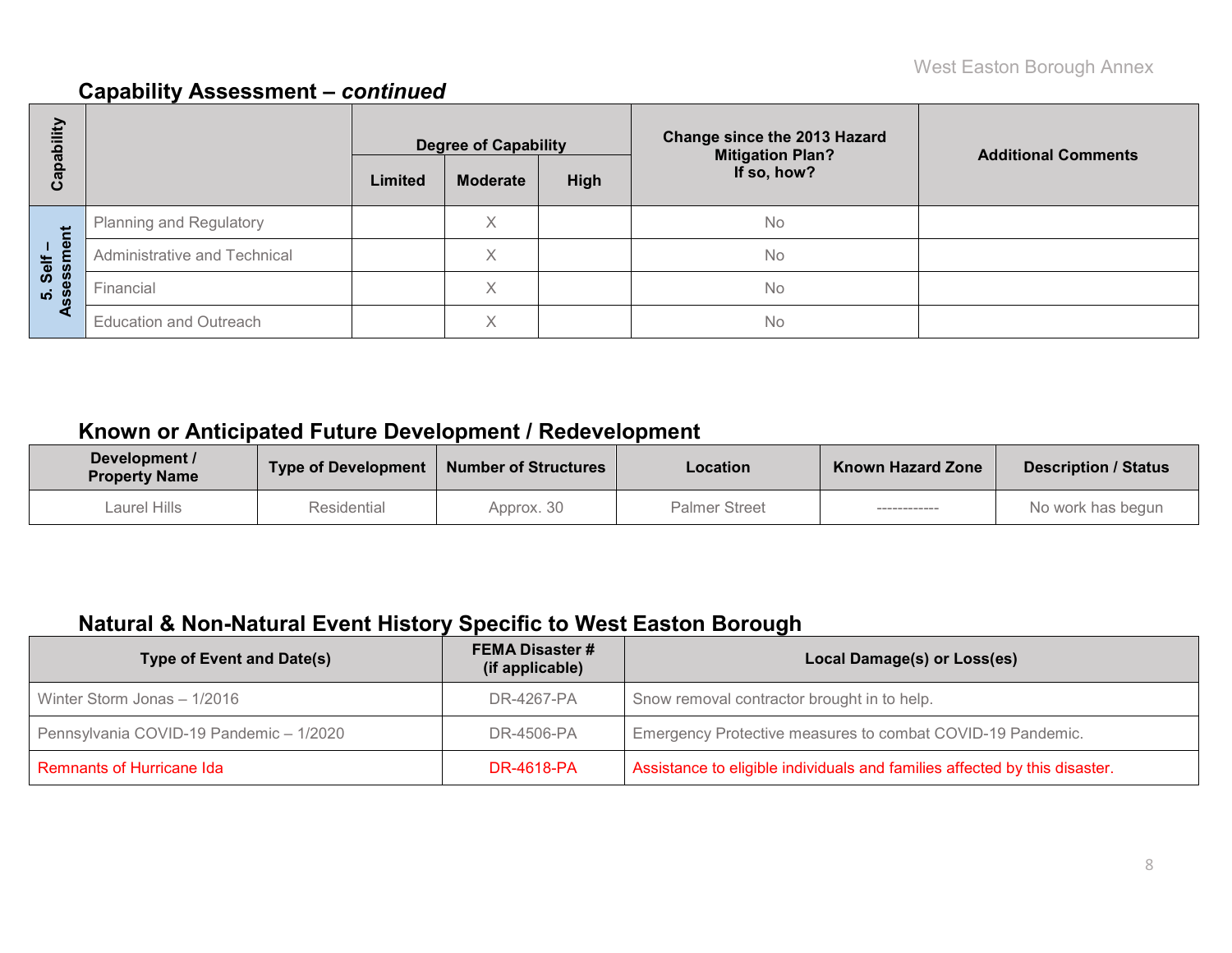# **2013 Municipal Action Plan Status**

|                      |                                                                                                                                                                                                                                                                                                                                                                                                                                                                                                                  |                                 |                          | <b>Status</b> |           |                  |                                                                                                                                        |
|----------------------|------------------------------------------------------------------------------------------------------------------------------------------------------------------------------------------------------------------------------------------------------------------------------------------------------------------------------------------------------------------------------------------------------------------------------------------------------------------------------------------------------------------|---------------------------------|--------------------------|---------------|-----------|------------------|----------------------------------------------------------------------------------------------------------------------------------------|
|                      | <b>Existing Mitigation Action</b><br>(from 2013 Hazard Mitigation Plan)                                                                                                                                                                                                                                                                                                                                                                                                                                          | Progres<br>No Progre<br>Unknown | Progress<br>$\mathbf{a}$ | Continuous    | Completed | pontinued<br>Dis | <b>Additional Comments</b>                                                                                                             |
| $\blacktriangleleft$ | Retrofit structures located in hazard-prone areas to protect structures from future<br>damage, with repetitive loss and severe repetitive loss properties as priority.<br>Phase 1: Identify appropriate candidates for retrofitting based on cost-effectiveness<br>versus relocation.<br>Phase 2: Where retrofitting is determined to be a viable option, work with property<br>owners toward implementation of that action based on available funding from FEMA<br>and local match availability.                |                                 |                          | X             |           |                  | One business retrofitted by raising<br>above the floodplain.                                                                           |
| $\overline{2}$       | Purchase, or relocate structures located in hazard- prone areas to protect structures<br>from future damage, with repetitive loss and severe repetitive loss properties as<br>priority.<br>Phase 1: Identify appropriate candidates for relocation based on cost-effectiveness<br>versus retrofitting.<br>Phase 2: Where relocation is determined to be a viable option, work with property<br>owners toward implementation of that action based on available funding from FEMA<br>and local match availability. |                                 |                          |               |           | $\times$         | 13 residences have 25 – foot setback<br>from the road. Action carried over to<br>the 2018 Action Plan.                                 |
| 3                    | Maintain compliance with and good-standing in the NFIP including adoption and<br>enforcement of floodplain management requirements (e.g. regulating all new and<br>substantially improved construction in Special Hazard Flood Areas), floodplain<br>identification and mapping, and flood insurance outreach to the community. Further,<br>continue to meet and/or exceed the minimum NFIP standards and criteria through the<br>following NFIP- related continued compliance actions identified below.         |                                 |                          |               | X         |                  | Residence and business have their<br>own flood insurance. Will inform them<br>of NFIP. Action carried over to the<br>2018 Action Plan. |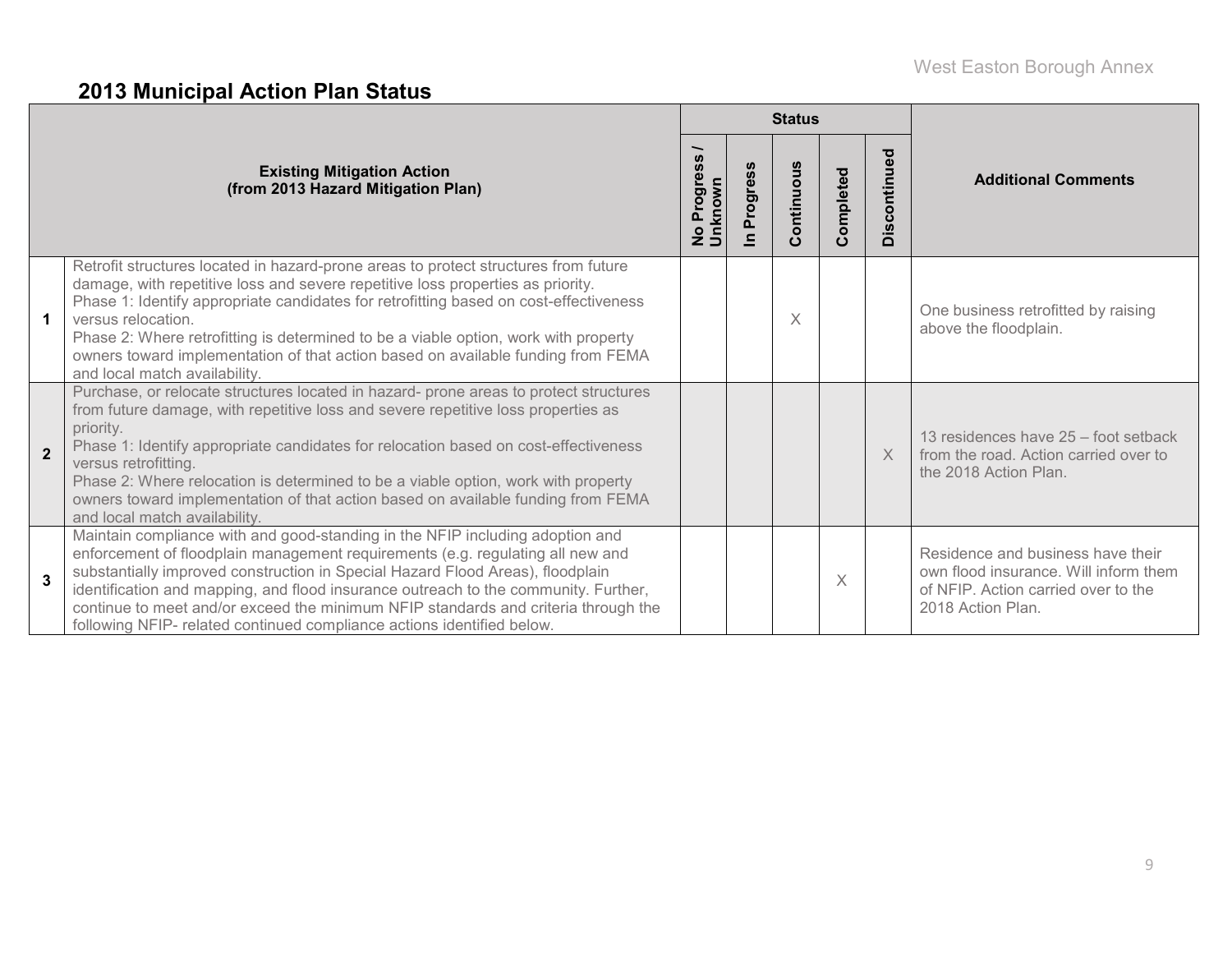# **2013 Municipal Action Plan Status –** *continued*

|                |                                                                                                                                                                                                                                                                                                                                                                                                                                                                                                                                                                                                                                                                                                                                                                                                                                                                                                                                                                                                                                                   |                                                                |             | <b>Status</b> |           |              |                                                                                                                                             |
|----------------|---------------------------------------------------------------------------------------------------------------------------------------------------------------------------------------------------------------------------------------------------------------------------------------------------------------------------------------------------------------------------------------------------------------------------------------------------------------------------------------------------------------------------------------------------------------------------------------------------------------------------------------------------------------------------------------------------------------------------------------------------------------------------------------------------------------------------------------------------------------------------------------------------------------------------------------------------------------------------------------------------------------------------------------------------|----------------------------------------------------------------|-------------|---------------|-----------|--------------|---------------------------------------------------------------------------------------------------------------------------------------------|
|                | <b>Existing Mitigation Action</b><br>(from 2013 Hazard Mitigation Plan)                                                                                                                                                                                                                                                                                                                                                                                                                                                                                                                                                                                                                                                                                                                                                                                                                                                                                                                                                                           | <b>S</b><br>$\ddot{\bm{v}}$<br>Progres<br>No Progre<br>Unknown | In Progress | Continuous    | Completed | Discontinued | <b>Additional Comments</b>                                                                                                                  |
| $\overline{4}$ | Conduct and facilitate community and public education and outreach for residents and<br>businesses to include, but not be limited to, the following to promote and effect natural<br>hazard risk reduction:<br>- Provide and maintain links to the HMP website, and regularly post notices on the<br>County/municipal homepage(s) referencing the HMP webpages.<br>- Prepare & distribute informational letters to flood vulnerable property owners &<br>neighborhood associations, explaining the availability of mitigation grant funding to<br>mitigate their properties, & instructing them on how they can learn more and implement<br>mitigation.<br>- Use email notification systems & newsletters to better educate the public on flood<br>insurance, the availability of mitigation grant funding, as well as personal and natural<br>hazard risk reduction measures.<br>- Work with neighborhood associations, civic & business groups to disseminate<br>information on flood insurance & the availability of mitigation grant funding. |                                                                | X           |               |           |              | Will notify residents of the HMP<br>website and flood insurance through<br>the NFIP program in our newsletter.                              |
| 5              | Begin the process to adopt higher regulatory standards to manage flood risk (i.e.<br>increased freeboard, cumulative substantial damage/improvements) and sinkhole risk<br>(e.g. carbonate bedrock standards).                                                                                                                                                                                                                                                                                                                                                                                                                                                                                                                                                                                                                                                                                                                                                                                                                                    |                                                                |             | $\times$      | $\times$  |              | We adopted a floodplain ordinance.<br>Added an X to Completed because<br>ordinance adopted. Action carried over<br>to the 2018 Action Plan. |
| $\bf 6$        | Determine if a Community Assistance Visit (CAV) or Community Assistance Contact<br>(CAC) is needed, and schedule if needed.                                                                                                                                                                                                                                                                                                                                                                                                                                                                                                                                                                                                                                                                                                                                                                                                                                                                                                                       |                                                                |             |               | X         |              | We adopted a floodplain ordinance.<br>Action carried over to the 2018 Action<br>Plan.                                                       |
| $\overline{7}$ | Have designated NFIP Floodplain Administrator (FPA) become a Certified Floodplain<br>Manager through the ASFPM, and pursue relevant continuing education training such<br>as FEMA Benefit-Cost Analysis.                                                                                                                                                                                                                                                                                                                                                                                                                                                                                                                                                                                                                                                                                                                                                                                                                                          |                                                                |             |               | $\times$  |              | Through Barry Isett & Associates.<br>Action carried over to the 2018 Action<br>Plan.                                                        |
| 8              | Participate in the Community Rating System (CRS) to further manage flood risk and<br>reduce flood insurance premiums for NFIP policyholders. This shall start with the<br>submission to FEMA-DHS of a Letter of Intent to join CRS, followed by the completion<br>& submission of an application to the program once the community's current<br>compliance with the NFIP is established.                                                                                                                                                                                                                                                                                                                                                                                                                                                                                                                                                                                                                                                          | $\times$                                                       |             |               |           |              | Will look into the letter of intent to join<br>CRS in the future.                                                                           |
| 9              | Archive elevation certificates                                                                                                                                                                                                                                                                                                                                                                                                                                                                                                                                                                                                                                                                                                                                                                                                                                                                                                                                                                                                                    |                                                                |             | $\mathsf X$   |           |              | We have floodplain maps.                                                                                                                    |
| 10             | Continue to support the implementation, monitoring, maintenance, and updating of this<br>Plan, as defined in Section 7.0                                                                                                                                                                                                                                                                                                                                                                                                                                                                                                                                                                                                                                                                                                                                                                                                                                                                                                                          |                                                                |             | X             |           |              | Will be updating this plan on an<br>ongoing basis.                                                                                          |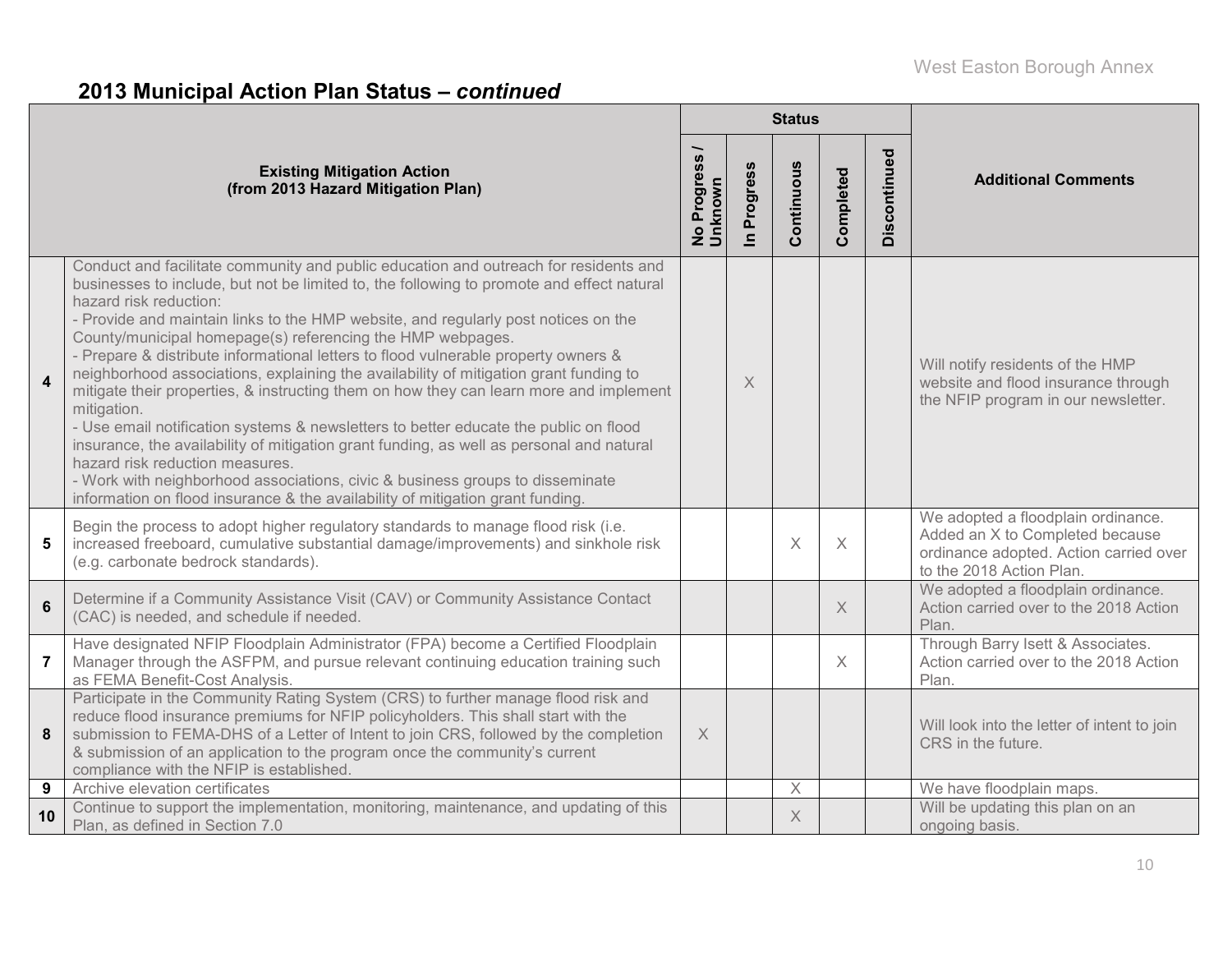### **2013 Municipal Action Plan Status –** *continued*

|    |                                                                                                                                                                                                                                                                                       |             |               | <b>Status</b>      |               |                                              |                                                                         |
|----|---------------------------------------------------------------------------------------------------------------------------------------------------------------------------------------------------------------------------------------------------------------------------------------|-------------|---------------|--------------------|---------------|----------------------------------------------|-------------------------------------------------------------------------|
|    | <b>Existing Mitigation Action</b><br>(from 2013 Hazard Mitigation Plan)                                                                                                                                                                                                               | nknown<br>ත | Progress<br>드 | ontinuous<br>ပ     | ompleted<br>Õ | ್ಠಾ<br>$\mathbf c$<br><u>ທີ່</u><br>$\Omega$ | <b>Additional Comments</b>                                              |
| 11 | Complete the ongoing updates of the Comprehensive Emergency Management Plans                                                                                                                                                                                                          |             |               | $\checkmark$<br>Λ. |               |                                              | Working with our Emergency<br>Management Coordinator.                   |
| 12 | Create/enhance/ maintain mutual aid agreements with neighboring communities for<br>continuity of operations.                                                                                                                                                                          |             |               | X                  |               |                                              | We work with the City of Easton,<br>Palmer Township and Wilson Borough. |
| 13 | Identify and develop agreements with entities that can provide support with<br>FEMA/PEMA paperwork after disasters; qualified damage assessment personnel -<br>Improve post-disaster capabilities - damage assessment; FEMA/PEMA paperwork<br>compilation, submissions, recordkeeping |             |               | $\curvearrowright$ |               |                                              | Work with local contractors when we<br>have a declared emergency.       |
| 14 | Work with regional agencies (i.e. County and PEMA) to help develop damage<br>assessment capabilities at the local level through such things as training programs,<br>certification of qualified individuals (e.g. code officials, floodplain managers,<br>engineers).                 |             |               | X                  |               |                                              | Work with Northampton County, FEMA<br>and our engineers                 |

#### **Notes:**

**1.** Actions not carried through to the 2018 Action Plan are so noted.

**2.** To maintain National Flood Insurance Program (NFIP) compliance, actions related to the NFIP were carried through to the 2018 Action Plan even if identified by the municipality as completed.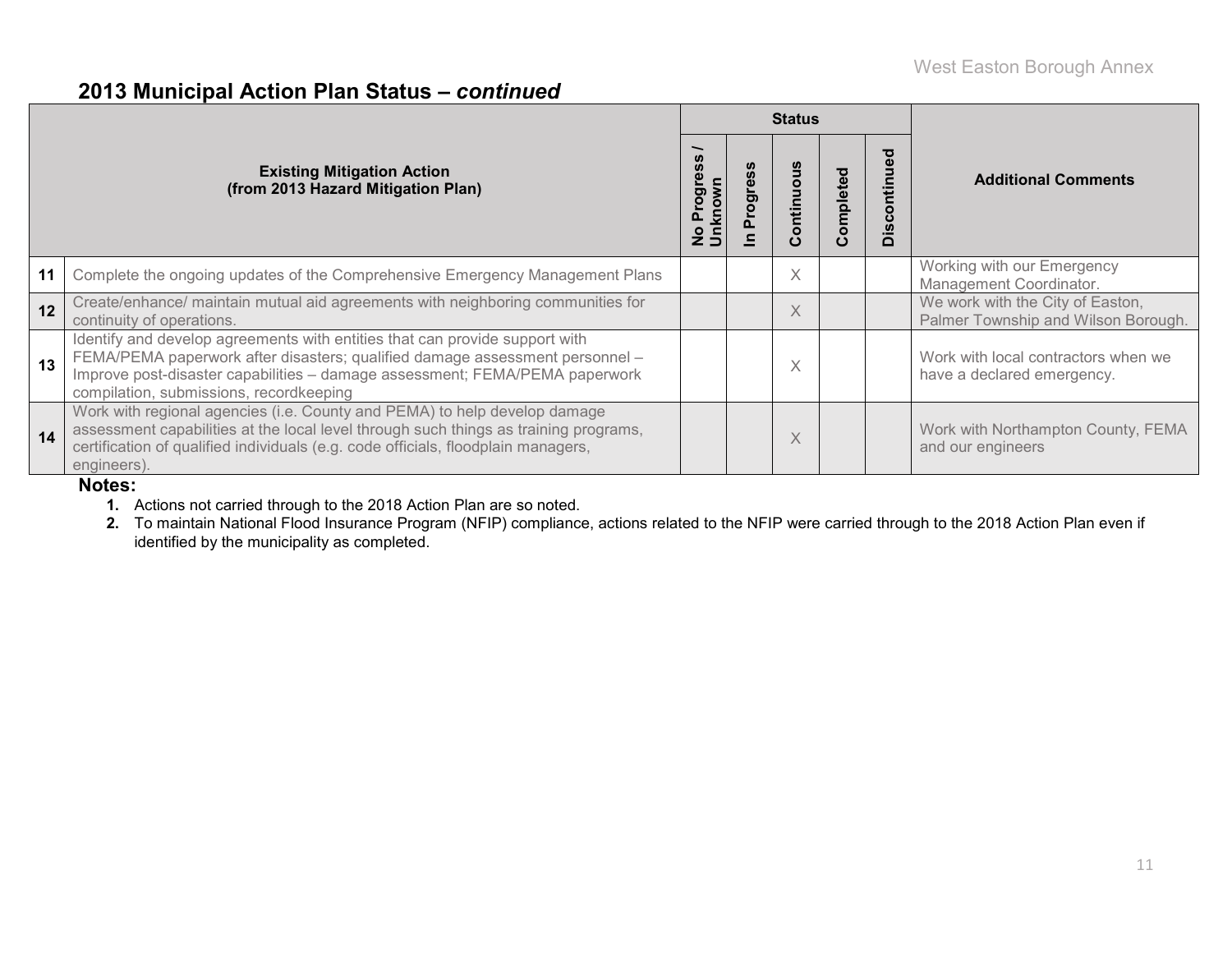# **2018 Mitigation Action Plan**

|                | <b>Mitigation Action</b>                                                                                                                                                                                                                                                                                                                                                                                                                                                                                                              | <b>Mitigation</b><br><b>Technique</b><br>Category | Hazard(s)<br><b>Addressed</b> | <b>Priority</b><br>(H/M/L) | <b>Estimated</b><br>Cost | <b>Potential</b><br><b>Funding</b>                                                                                | <b>Lead Agency</b><br>/ Department                                                                                           | Implementation<br><b>Schedule</b>      | <b>Applies to</b><br>New and / or<br><b>Existing</b><br><b>Structures</b> |
|----------------|---------------------------------------------------------------------------------------------------------------------------------------------------------------------------------------------------------------------------------------------------------------------------------------------------------------------------------------------------------------------------------------------------------------------------------------------------------------------------------------------------------------------------------------|---------------------------------------------------|-------------------------------|----------------------------|--------------------------|-------------------------------------------------------------------------------------------------------------------|------------------------------------------------------------------------------------------------------------------------------|----------------------------------------|---------------------------------------------------------------------------|
| $\mathbf 1$    | Retrofit structures located in hazard-<br>prone areas to protect structures from<br>future damage, with repetitive loss<br>and severe repetitive loss properties<br>as priority.<br>Phase 1: Identify appropriate<br>candidates for retrofitting based on<br>cost-effectiveness versus relocation.<br>Phase 2: Where retrofitting is<br>determined to be a viable option,<br>work with property owners toward<br>implementation of that action based<br>on available funding from FEMA and<br>local match availability.               | Structure &<br>Infrastructure                     | Flood                         | Medium-<br>High            | High                     | <b>FEMA</b><br>Mitigation<br>Grant<br>Programs<br>and local<br>budget (or<br>property<br>owner) for<br>cost share | Municipality<br>(via Municipal<br>Engineer/NFIP<br>Floodplain<br>Administrator)<br>with support<br>from PEMA,<br><b>FEMA</b> | Long-term<br>(depending on<br>funding) | Existing                                                                  |
| $\overline{2}$ | Purchase, or relocate structures<br>located in hazard- prone areas to<br>protect structures from future<br>damage, with repetitive loss and<br>severe repetitive loss properties as<br>priority.<br>Phase 1: Identify appropriate<br>candidates for relocation based on<br>cost-effectiveness versus retrofitting.<br>Phase 2: Where relocation is<br>determined to be a viable option,<br>work with property owners toward<br>implementation of that action based<br>on available funding from FEMA and<br>local match availability. | Structure &<br>Infrastructure                     | Flood                         | Medium-<br>High            | <b>High</b>              | <b>FEMA</b><br>Mitigation<br>Grant<br>Programs<br>and local<br>budget (or<br>property<br>owner) for<br>cost share | Municipality<br>(via Municipal<br>Engineer/NFIP<br>Floodplain<br>Administrator)<br>with support<br>from PEMA,<br><b>FEMA</b> | Long-term<br>(depending on<br>funding) | Existing                                                                  |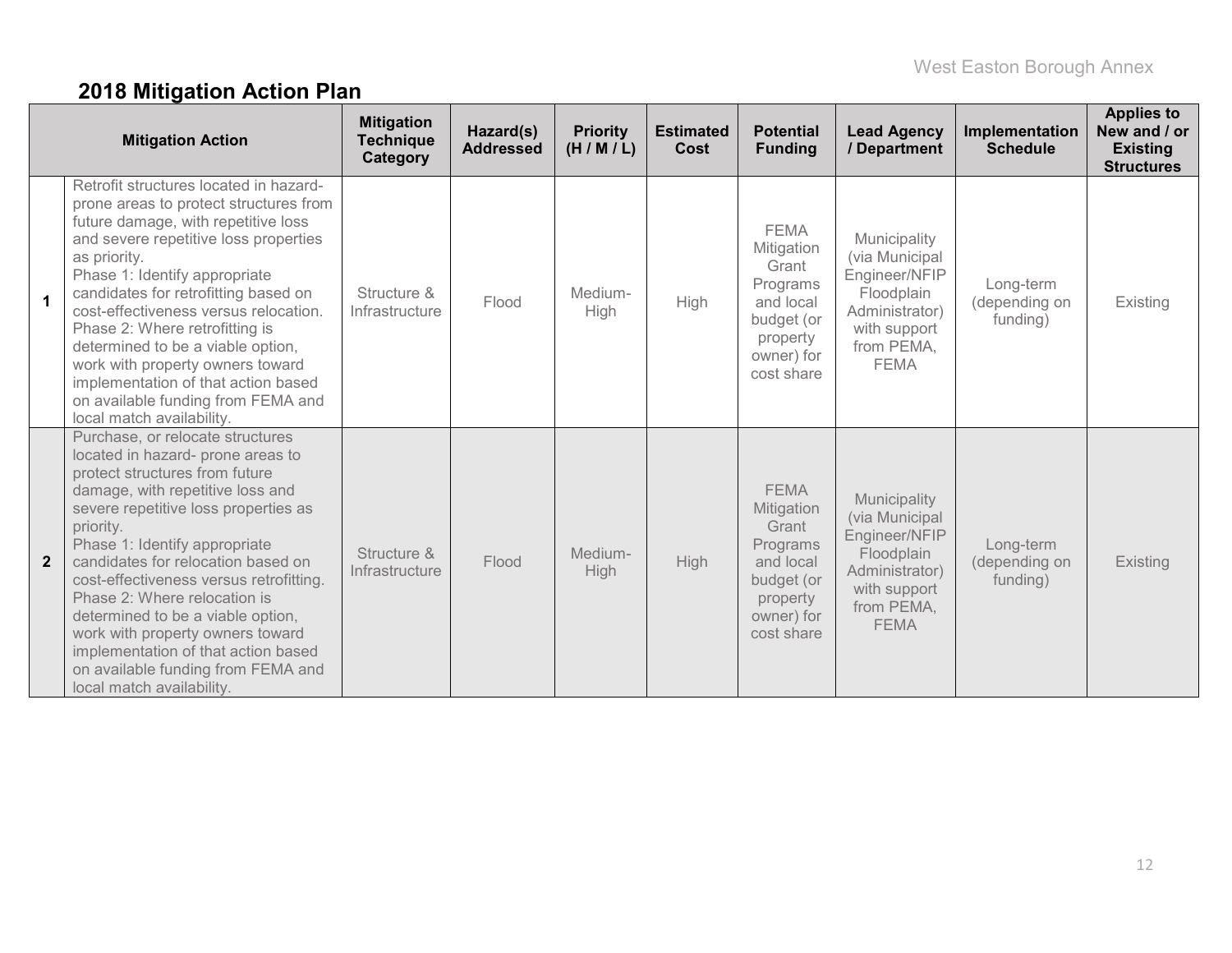|   | <b>Mitigation Action</b>                                                                                                                                                                                                                                                                                                                                                                                                                                                                                                 | <b>Mitigation</b><br><b>Technique</b><br>Category | Hazard(s)<br><b>Addressed</b> | <b>Priority</b><br>(H/M/L) | <b>Estimated</b><br>Cost | <b>Potential</b><br><b>Funding</b> | <b>Lead Agency</b><br>/Department                                                                                                | Implementation<br><b>Schedule</b> | <b>Applies to</b><br>New and / or<br><b>Existing</b><br><b>Structures</b> |
|---|--------------------------------------------------------------------------------------------------------------------------------------------------------------------------------------------------------------------------------------------------------------------------------------------------------------------------------------------------------------------------------------------------------------------------------------------------------------------------------------------------------------------------|---------------------------------------------------|-------------------------------|----------------------------|--------------------------|------------------------------------|----------------------------------------------------------------------------------------------------------------------------------|-----------------------------------|---------------------------------------------------------------------------|
| 3 | Maintain compliance with and good<br>standing in the NFIP including<br>adoption & enforcement of floodplain<br>management requirements (e.g.<br>regulating all new & substantially<br>improved construction in Special<br>Hazard Flood Areas), floodplain<br>identification & mapping, & flood<br>insurance outreach to the community.<br>Further, continue to meet and/or<br>exceed the minimum NFIP standards<br>and criteria through the following<br>NFIP- related continued compliance<br>actions identified below. | Local plans<br>Regulations                        | Flood                         | <b>High</b>                | $Low -$<br><b>Medium</b> | Municipal<br><b>Budget</b>         | Municipality<br>(via Municipal<br>Engineer/NFIP<br>Floodplain<br>Administrator)<br>with support<br>from PEMA,<br><b>ISO FEMA</b> | Ongoing                           | New &<br>Existing                                                         |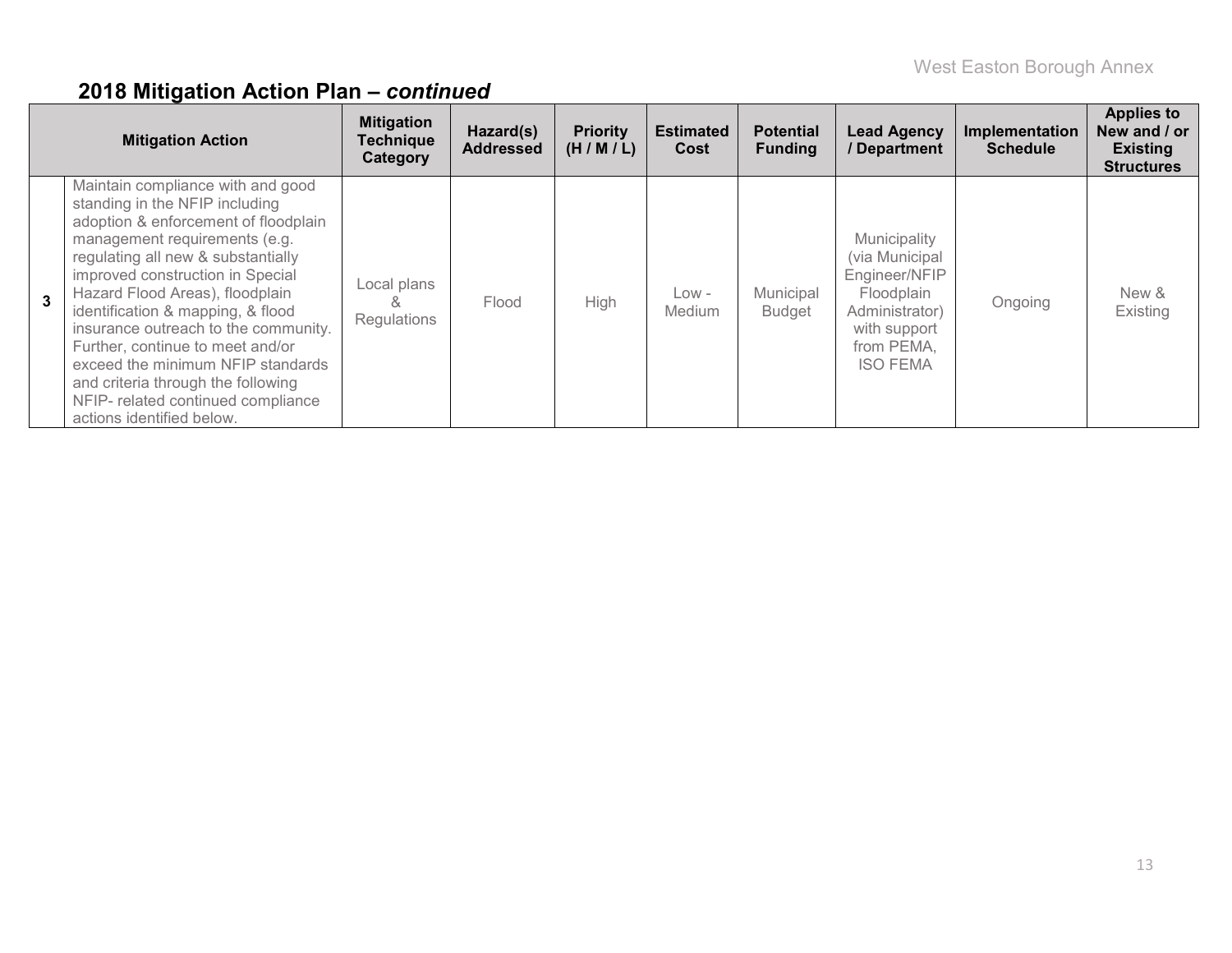|   | <b>Mitigation Action</b>                                                                                                                                                                                                                                                                                                                                                                                                                                                                                                                                                                                                                                                                                                                                                                                                                                                                                                                                                                                                                                                                           | <b>Mitigation</b><br><b>Technique</b><br>Category | Hazard(s)<br><b>Addressed</b> | <b>Priority</b><br>(H/M/L) | <b>Estimated</b><br>Cost | <b>Potential</b><br><b>Funding</b> | <b>Lead Agency</b><br>/ Department                                       | Implementation<br><b>Schedule</b> | <b>Applies to</b><br>New and / or<br><b>Existing</b><br><b>Structures</b> |
|---|----------------------------------------------------------------------------------------------------------------------------------------------------------------------------------------------------------------------------------------------------------------------------------------------------------------------------------------------------------------------------------------------------------------------------------------------------------------------------------------------------------------------------------------------------------------------------------------------------------------------------------------------------------------------------------------------------------------------------------------------------------------------------------------------------------------------------------------------------------------------------------------------------------------------------------------------------------------------------------------------------------------------------------------------------------------------------------------------------|---------------------------------------------------|-------------------------------|----------------------------|--------------------------|------------------------------------|--------------------------------------------------------------------------|-----------------------------------|---------------------------------------------------------------------------|
| 4 | Conduct and facilitate community and<br>public education and outreach for<br>residents and businesses to include,<br>but not be limited to, the following to<br>promote and effect natural hazard<br>risk reduction:<br>- Provide and maintain links to the<br>HMP website, and regularly post<br>notices on the County/municipal<br>homepage(s) referencing the HMP<br>webpages.<br>- Prepare and distribute informational<br>letters to flood vulnerable property<br>owners and neighborhood<br>associations, explaining the<br>availability of mitigation grant funding<br>to mitigate their properties, and<br>instructing them on how they can<br>learn more and implement mitigation.<br>- Use email notification systems and<br>newsletters to better educate the<br>public on flood insurance, the<br>availability of mitigation grant funding,<br>and personal natural hazard risk<br>reduction measures.<br>- Work with neighborhood<br>associations, civic and business<br>groups to disseminate information on<br>flood insurance and the availability of<br>mitigation grant funding. | Education<br>& Awareness                          | All Hazards                   | High                       | $Low-$<br>Medium         | Municipal<br><b>Budget</b>         | Municipality<br>with support<br>from Planning<br>Partners,<br>PEMA, FEMA | Short-term                        | N/A                                                                       |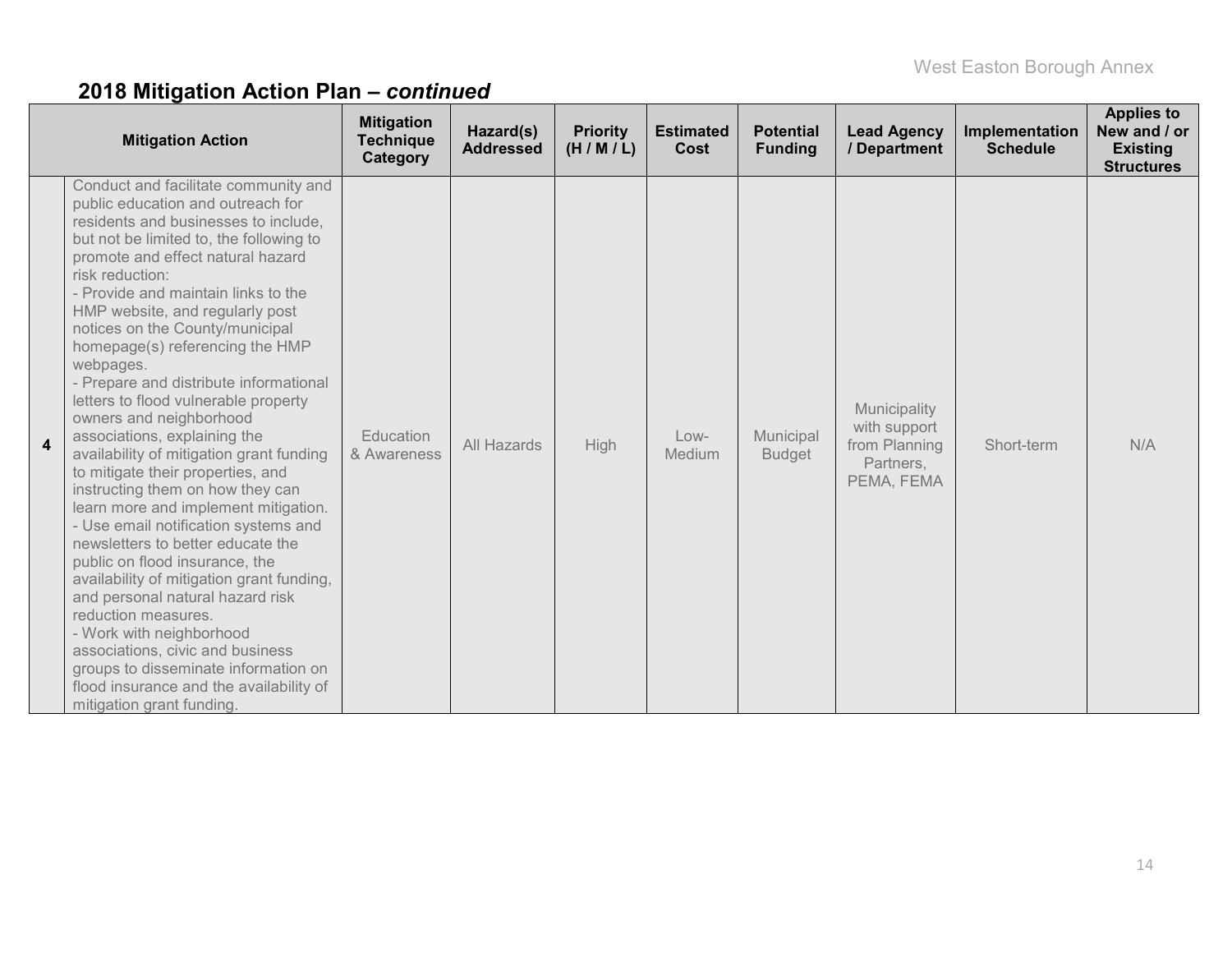|                | <b>Mitigation Action</b>                                                                                                                                                                                                                                                                                                                                                                                     | <b>Mitigation</b><br><b>Technique</b><br>Category | Hazard(s)<br><b>Addressed</b> | <b>Priority</b><br>(H/M/L) | <b>Estimated</b><br>Cost | <b>Potential</b><br><b>Funding</b> | <b>Lead Agency</b><br>/ Department                                                                                           | Implementation<br><b>Schedule</b>       | <b>Applies to</b><br>New and / or<br><b>Existing</b><br><b>Structures</b> |
|----------------|--------------------------------------------------------------------------------------------------------------------------------------------------------------------------------------------------------------------------------------------------------------------------------------------------------------------------------------------------------------------------------------------------------------|---------------------------------------------------|-------------------------------|----------------------------|--------------------------|------------------------------------|------------------------------------------------------------------------------------------------------------------------------|-----------------------------------------|---------------------------------------------------------------------------|
| 5              | Begin and/or continue the process to<br>adopt higher regulatory standards to<br>manage flood risk (i.e. increased<br>freeboard, cumulative substantial<br>damage/improvements).                                                                                                                                                                                                                              | Local plans<br>&<br>Regulations                   | Flood                         | High                       | Low                      | Municipal<br><b>Budget</b>         | Municipality<br>(via Municipal<br>Engineer/NFIP<br>Floodplain<br>Administrator)<br>with support<br>from PEMA,<br><b>FEMA</b> | Short-term                              | New &<br>Existing                                                         |
| $6\phantom{1}$ | Determine if a Community Assistance<br>Visit (CAV) or Community Assistance<br>Contact (CAC) is needed, and<br>schedule if needed.                                                                                                                                                                                                                                                                            | Local plans<br>&<br>Regulations                   | Flood                         | <b>Medium</b>              | Low                      | Municipal<br><b>Budget</b>         | <b>NFIP</b><br>Floodplain<br>Administrator<br>with support<br>from PADEP,<br>PEMA, FEMA                                      | Short-term                              | N/A                                                                       |
| $\overline{7}$ | Have designated NFIP Floodplain<br>Administrator (FPA) become a<br>Certified Floodplain Manager through<br>the ASFPM and/or pursue relevant<br>continuing education training such as<br><b>FEMA Benefit-Cost Analysis.</b>                                                                                                                                                                                   | Local plans<br>8<br>Regulations                   | Flood                         | High                       | Low                      | Municipal<br><b>Budget</b>         | <b>NFIP</b><br>Floodplain<br>Administrator                                                                                   | Short-term<br>(depending on<br>funding) | N/A                                                                       |
| 8              | Participate in the Community Rating<br>System (CRS) to further manage<br>flood risk and reduce flood insurance<br>premiums for NFIP policyholders.<br>This shall start with the submission to<br>FEMA-DHS of a Letter of Intent to<br>join CRS, followed by the completion<br>and submission of an application to<br>the program once the community's<br>current compliance with the NFIP is<br>established. | Local plans<br>&<br>Regulations                   | Flood                         | Medium                     | Low                      | Municipal<br><b>Budget</b>         | <b>NFIP</b><br>Floodplain<br>Administrator<br>with support<br>from PADEP,<br>PEMA, FEMA                                      | Short-term                              | N/A                                                                       |
| 9              | Obtain and archive elevation<br>certificates for NFIP compliance.                                                                                                                                                                                                                                                                                                                                            | Local plans<br>&<br><b>Regulations</b>            | Flood                         | High                       | Low                      | Municipal<br><b>Budget</b>         | <b>NFIP</b><br>Floodplain<br>Administrator                                                                                   | Ongoing                                 | N/A                                                                       |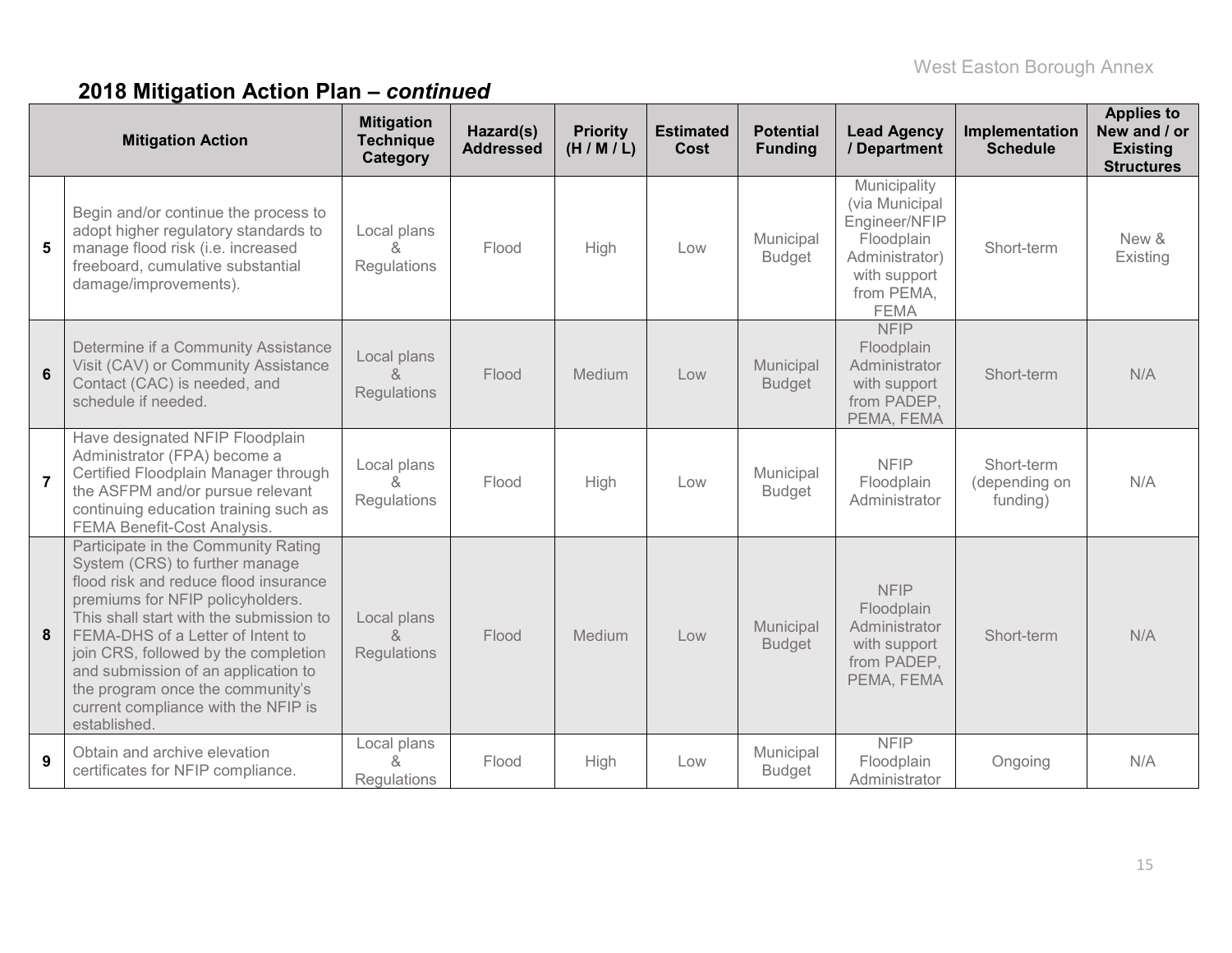|    | <b>Mitigation Action</b>                                                                                                                                                                                                                                                         | <b>Mitigation</b><br><b>Technique</b><br>Category         | Hazard(s)<br><b>Addressed</b> | <b>Priority</b><br>(H/M/L) | <b>Estimated</b><br>Cost                  | <b>Potential</b><br><b>Funding</b>                                                                        | <b>Lead Agency</b><br>/ Department                                                                                                                                        | Implementation<br><b>Schedule</b>               | <b>Applies to</b><br>New and / or<br><b>Existing</b><br><b>Structures</b> |
|----|----------------------------------------------------------------------------------------------------------------------------------------------------------------------------------------------------------------------------------------------------------------------------------|-----------------------------------------------------------|-------------------------------|----------------------------|-------------------------------------------|-----------------------------------------------------------------------------------------------------------|---------------------------------------------------------------------------------------------------------------------------------------------------------------------------|-------------------------------------------------|---------------------------------------------------------------------------|
| 10 | Continue to support the<br>implementation, monitoring,<br>maintenance, and updating of this<br>Plan, as defined in Section 7.0                                                                                                                                                   | All<br>Categories                                         | All Hazards                   | High                       | $Low -$<br>High (for<br>5-year<br>update) | Municipal<br>Budget,<br>possibly<br><b>FEMA</b><br>Mitigation<br>Grant<br>Funding for<br>5-year<br>update | Municipality<br>(via mitigation<br>planning point<br>of contacts)<br>with support<br>from Planning<br>Partners<br>(through their<br>Points of<br>Contact),<br><b>PEMA</b> | Ongoing                                         | New &<br>Existing                                                         |
| 11 | Complete the ongoing updates of the<br><b>Comprehensive Emergency</b><br><b>Management Plans</b>                                                                                                                                                                                 | Local plans<br>$\mathcal{R}_{\mathcal{L}}$<br>Regulations | All Hazards                   | High                       | Low                                       | Municipal<br><b>Budget</b>                                                                                | Municipality<br>with support<br>from PEMA                                                                                                                                 | Ongoing                                         | New &<br>Existing                                                         |
| 12 | Create/enhance/maintain mutual aid<br>agreements with neighboring<br>communities for continuity of<br>operations.                                                                                                                                                                | All<br>Categories                                         | All Hazards                   | High                       | Low                                       | Municipal<br><b>Budget</b>                                                                                | Municipality<br>with support<br>from<br>surrounding<br>municipalities<br>and County                                                                                       | Ongoing                                         | New &<br>Existing                                                         |
| 13 | Develop & maintain capabilities to<br>process FEMA/PEMA paperwork<br>after disasters; qualified damage<br>assessment personnel - Improve<br>post-disaster capabilities - damage<br>assessment; FEMA/PEMA paperwork<br>compilation, submissions, record<br>keeping.               | Structure &<br>Infrastructure                             | All Hazards                   | Medium                     | Medium                                    | Municipal<br><b>Budget</b>                                                                                | Municipality<br>with support<br>from County,<br>PEMA, FEMA                                                                                                                | Short-term                                      | N/A                                                                       |
| 14 | Work with regional agencies (i.e.<br>County and PEMA) to help develop<br>damage assessment capabilities at<br>the local level through such things as<br>training programs, certification of<br>qualified individuals (e.g. code<br>officials, floodplain managers,<br>engineers) | Structure &<br>Infrastructure                             | All Hazards                   | Medium                     | Medium                                    | Municipal<br>Budget,<br><b>FEMA</b><br><b>HMA</b> grant<br>programs                                       | Municipality<br>with support<br>from County,<br><b>PEMA</b>                                                                                                               | Short-, long-<br>term (depending<br>on funding) | N/A                                                                       |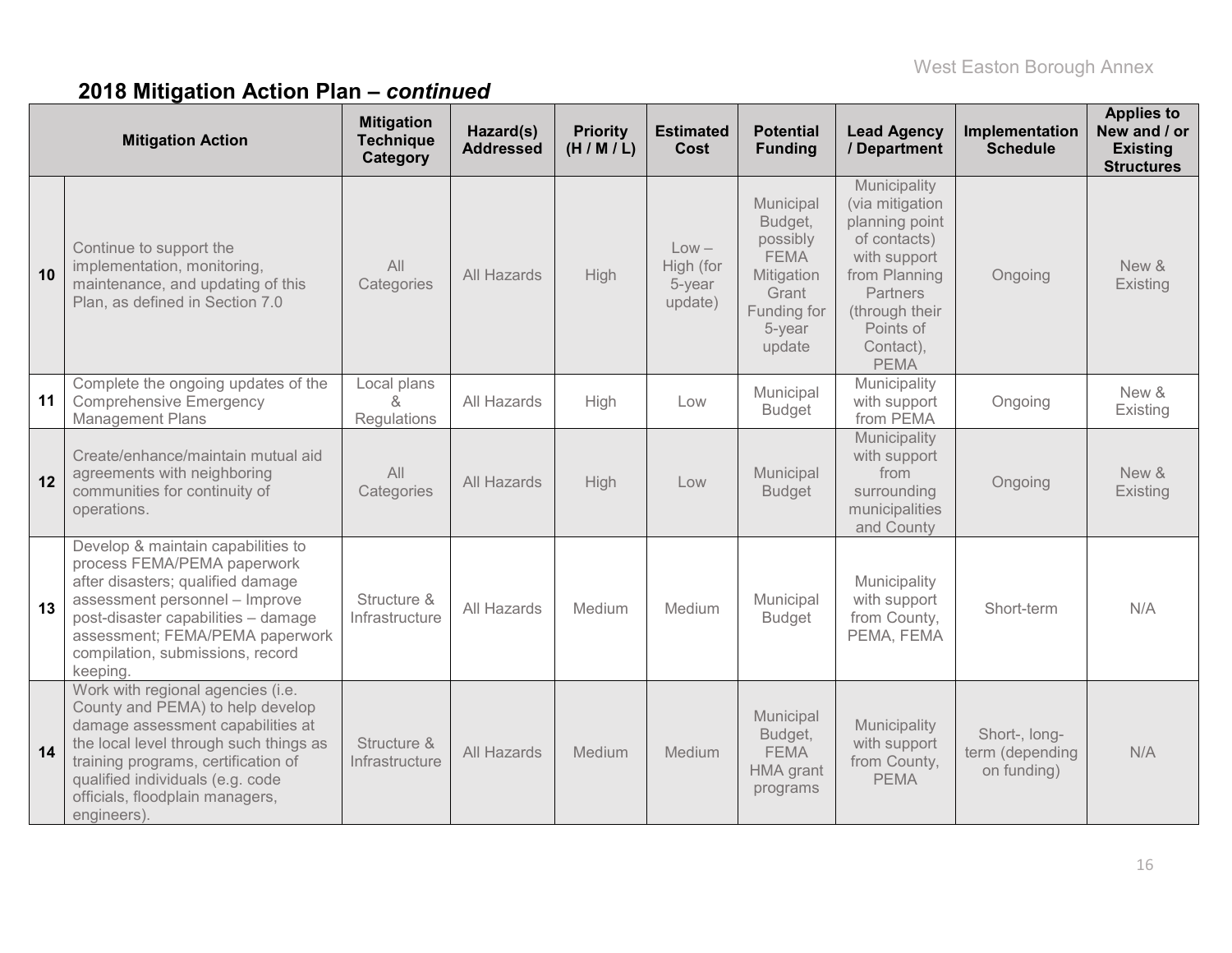|    | <b>Mitigation Action</b>                                                                                                                                                                                                                                                                                                                                                                | <b>Mitigation</b><br><b>Technique</b><br>Category | Hazard(s)<br><b>Addressed</b>              | <b>Priority</b><br>(H/M/L) | <b>Estimated</b><br>Cost  | <b>Potential</b><br><b>Funding</b>                                            | <b>Lead Agency</b><br>/ Department                                                      | Implementation<br><b>Schedule</b> | <b>Applies to</b><br>New and / or<br><b>Existing</b><br><b>Structures</b> |
|----|-----------------------------------------------------------------------------------------------------------------------------------------------------------------------------------------------------------------------------------------------------------------------------------------------------------------------------------------------------------------------------------------|---------------------------------------------------|--------------------------------------------|----------------------------|---------------------------|-------------------------------------------------------------------------------|-----------------------------------------------------------------------------------------|-----------------------------------|---------------------------------------------------------------------------|
| 15 | Coordinate with the County<br>Emergency Management Agency &<br>PA Department of Health, which is<br>responsible for setting up points of<br>distribution & providers for<br>immunizations                                                                                                                                                                                               | Local plans<br>Regulations                        | Pandemic &<br>Infectious<br><b>Disease</b> | Medium                     | Low                       | Municipal<br>Budget                                                           | Municipality,<br>working with<br><b>County EMA</b><br>and PA<br>Department of<br>Health | Ongoing                           | N/A                                                                       |
| 16 | Develop a neighborhood cleanup<br>plan designed to remove discarded<br>tires, trash and other items in which<br>standing water can form.                                                                                                                                                                                                                                                | Education &<br>Awareness                          | Invasive<br><b>Species</b>                 | <b>High</b>                | Low                       | Municipal<br><b>Budget</b>                                                    | Municipality                                                                            | Short-Term                        | N/A                                                                       |
| 17 | Provide training and education for<br>first responders to ensure effective<br>emergency care.                                                                                                                                                                                                                                                                                           | Local plans<br>8,<br>Regulations                  | Drug<br>Overdose<br>Crisis                 | High                       | Low                       | Municipal<br><b>Budget</b>                                                    | Municipality                                                                            | Ongoing                           | N/A                                                                       |
| 18 | Purchase and installation of<br>permanent, alternate power source<br>(IE. generator) at numerous critical<br>facility sites within the borough such<br>as the; borough municipal building -<br>serves as our local Emergency<br>Operations Center (EOC) and shelter<br>facility, borough police department<br>building, and other facilities labeled<br>as critical within the borough. | Structure &<br>Infrastructure                     | All Hazard                                 | <b>High</b>                | $Median -$<br><b>High</b> | <b>FEMA</b><br>Mitigation<br>Grant<br>Programs,<br>Municipal<br><b>Budget</b> | Municipality<br>with support<br>from Local<br>EM, Public<br><b>Works</b>                | Short-Term                        | Existing                                                                  |

#### **Notes:**

*Estimated Costs:*

- Where actual project costs have been reasonable estimated: Low = < \$10,000; Medium = \$10,000 to \$100,000; High = > \$100,000;

- Where actual project costs cannot reasonably be established at this time:

**Low** = Possible to fund under existing budget. Project is part of, or can be part of an existing on-going program.

**Medium** = Could budget for under existing work plan, but would require a reapportionment of the budget or a budget amendment, or the cost of the project would have to be spread over multiple years.

**High** = Would require an increase in revenue via an alternative source (i.e., bonds, grants, fee increases) to implement. Existing funding levels are not adequate to cover the costs of the proposed project.